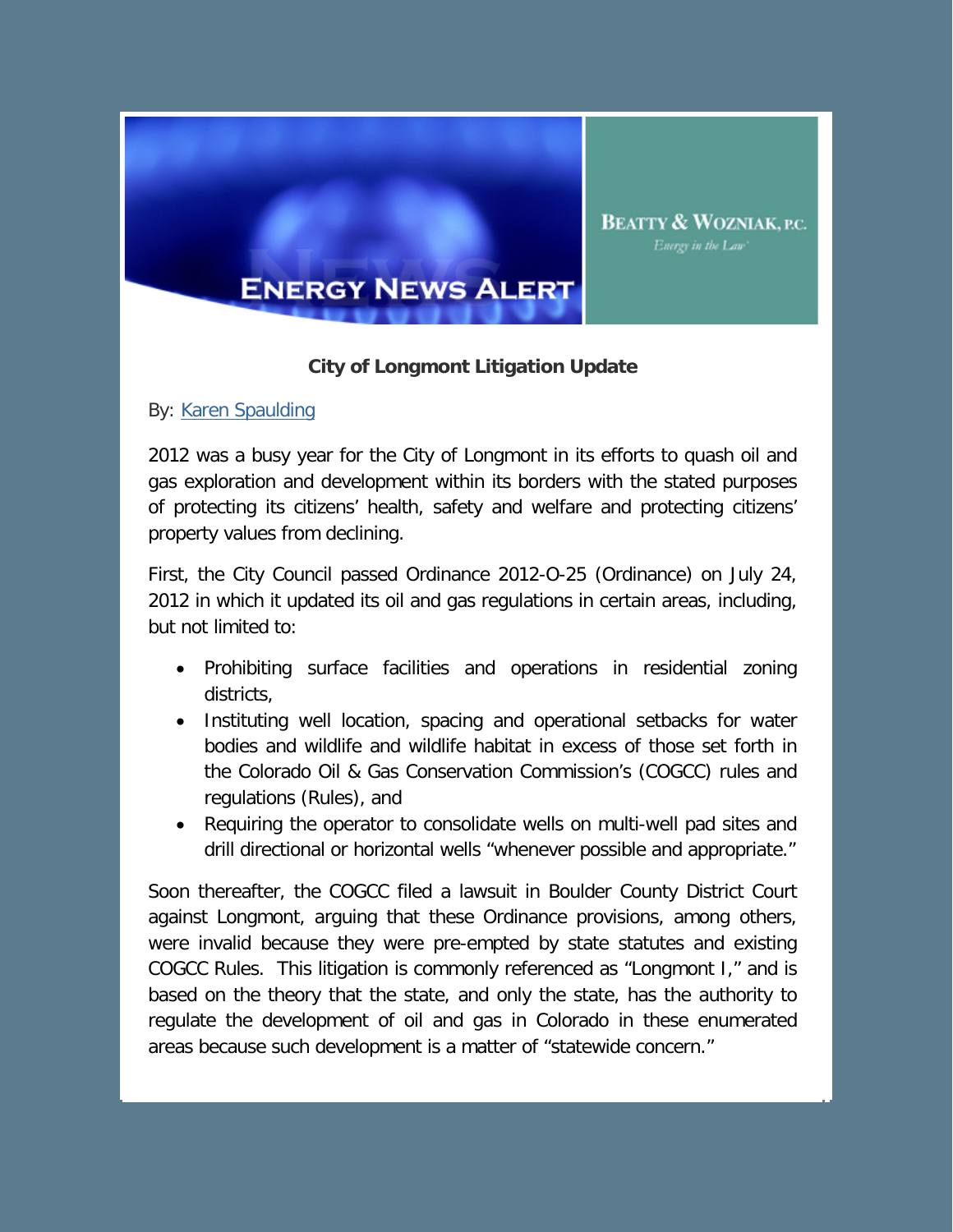Second, since the City's revised oil and gas regulations did not prohibit the hydraulic fracturing of oil and gas wells within the City's limits, the citizens of Longmont forged ahead with their own initiative to do so. Longmont voters obtained approval for the inclusion of Ballot Measure 300 in the November 6, 2012 general election.

Ballot Measure 300, which prohibits any hydraulic fracturing within the City's limits, was approved by Longmont's citizens, and was adopted by the City Council as Article XVI of the Longmont Municipal Code. Specifically, Article XVI prohibits the use of hydraulic fracturing in the completion of oil and gas wells within the City's limits and prohibits the storage or disposal of hydraulic fracturing fluids in the City.

After the adoption of Ballot Measure 300 in the November 6, 2012 election, the Colorado Oil & Gas Association (COGA) filed a lawsuit against the City arguing that Article XVI is pre-empted by state statutes and COGCC Rules because hydraulic fracturing of oil and gas wells, and the related storage and transportation of hydraulic fracturing fluids, are matters of statewide concern. This litigation is commonly referenced as Longmont II. COGA asked the Court to invalidate Article XVI because hydraulic fracturing of wells and the storage and disposal of hydraulic fracturing fluids may only be regulated by the State and not the City. The Court later joined the COGCC as a necessary party in Longmont II.

While Longmont II was not yet "at issue," the COGCC and COGA filed motions for summary judgment in Longmont I. As a result of statements made by the City's expert witness in an affidavit attached to the City's response and crossmotion for summary judgment, the COGCC sought a stay in Longmont I pending the outcome of Longmont II because if the Court upheld the hydraulic fracturing bans in Longmont II, no operator would drill an oil and gas well in the City, which would render the challenge to the Ordinance provisions at issue in Longmont I essentially moot. Once the City withdrew its objection to the stay of Longmont I, the Court Ordered the matter stayed on March 12, 2014.

Thereafter, COGA, the COGCC, and TOP Operating, a Plaintiff-Intervenor, each filed their respective motions for summary judgment in Longmont II. In response, the City sought a C.R.C.P. 56(f) continuance requesting that